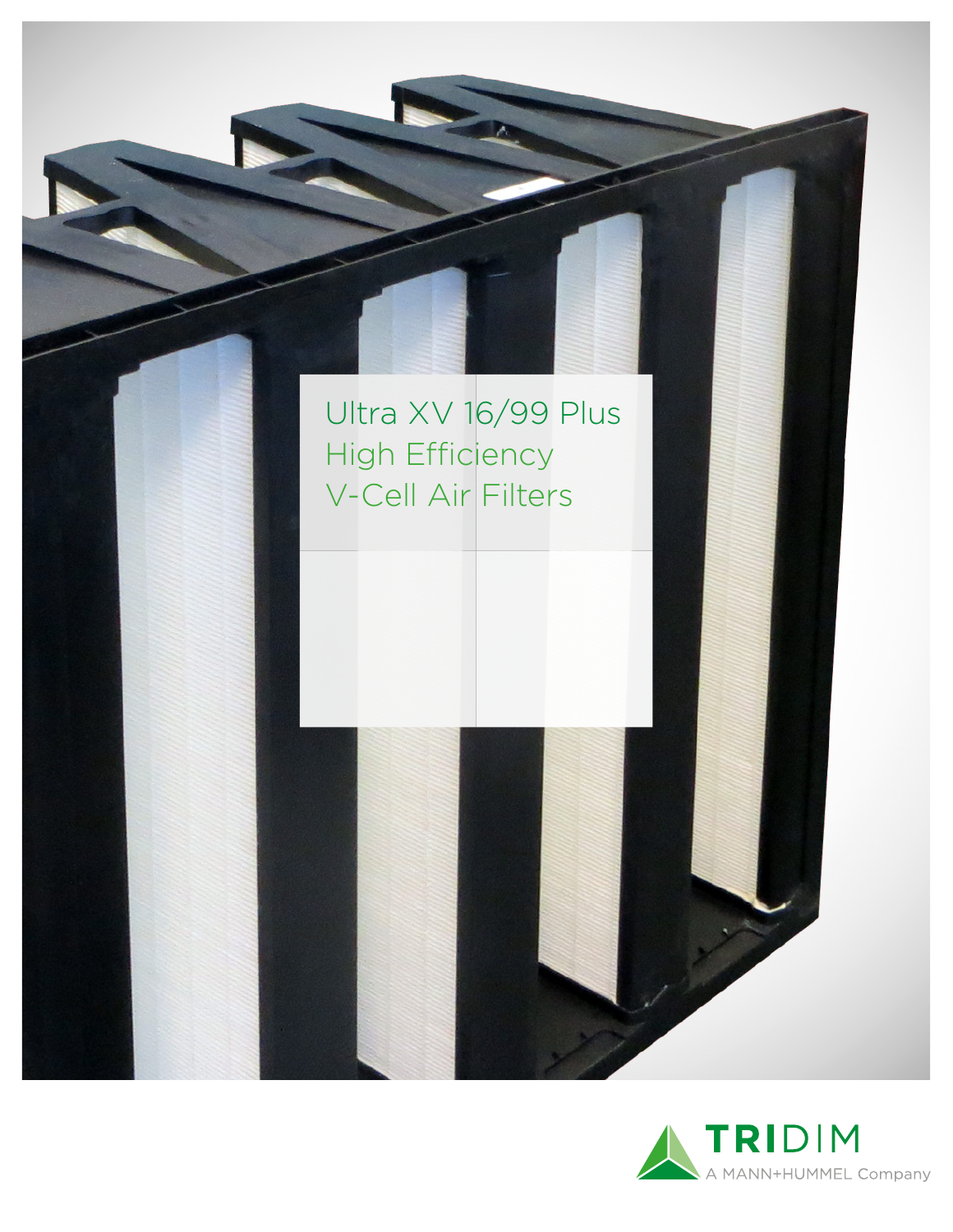## Ultra XV 16/99 Plus Eight-Panel Air Filters



### **ENERGY SAVINGS**

The benefit of low resistance



#### **ULTRA™ MEDIA**

Ultra is a new generation of media that offers unmatched and innovative performance with MERV 16+ efficiency and ultra low resistance—creating a new industry benchmark for efficiency and energy savings. Ultra media has proven itself in testing utilizing the ASHRAE 52.2-2007 Appendix J test method.

The Ultra MERV 16+ media provides near HEPA performance with results on the ASHRAE 52.2 showing HEPA-like efficiencies. And it does this at a fraction of the pressure drop—typically less than half—to deliver significant energy savings for the end user.

#### **GREEN / ENERGY SAVINGS**

Ultra XV 16/99 Plus offers many features that will benefit your company's green initiatives. These include energy savings, LEED® IEQ credit, longer service life, reduced waste to landfill, reduced carbon footprint, reduced airborne contaminants, and more.

The low operating resistance can create significant energy savings The chart above shows the initial resistance of many MERV 16 filters and how switching to the Ultra XV 16/99 Plus can deliver energy savings in the range of 35 – 70% when compared to conventional MERV 16 filters. This was demonstrated in a recent study where this media recorded actual energy savings of 40% compared to microglass media.

Additional savings and green credits can be achieved by the long service life of the Ultra XV 16/99 Plus.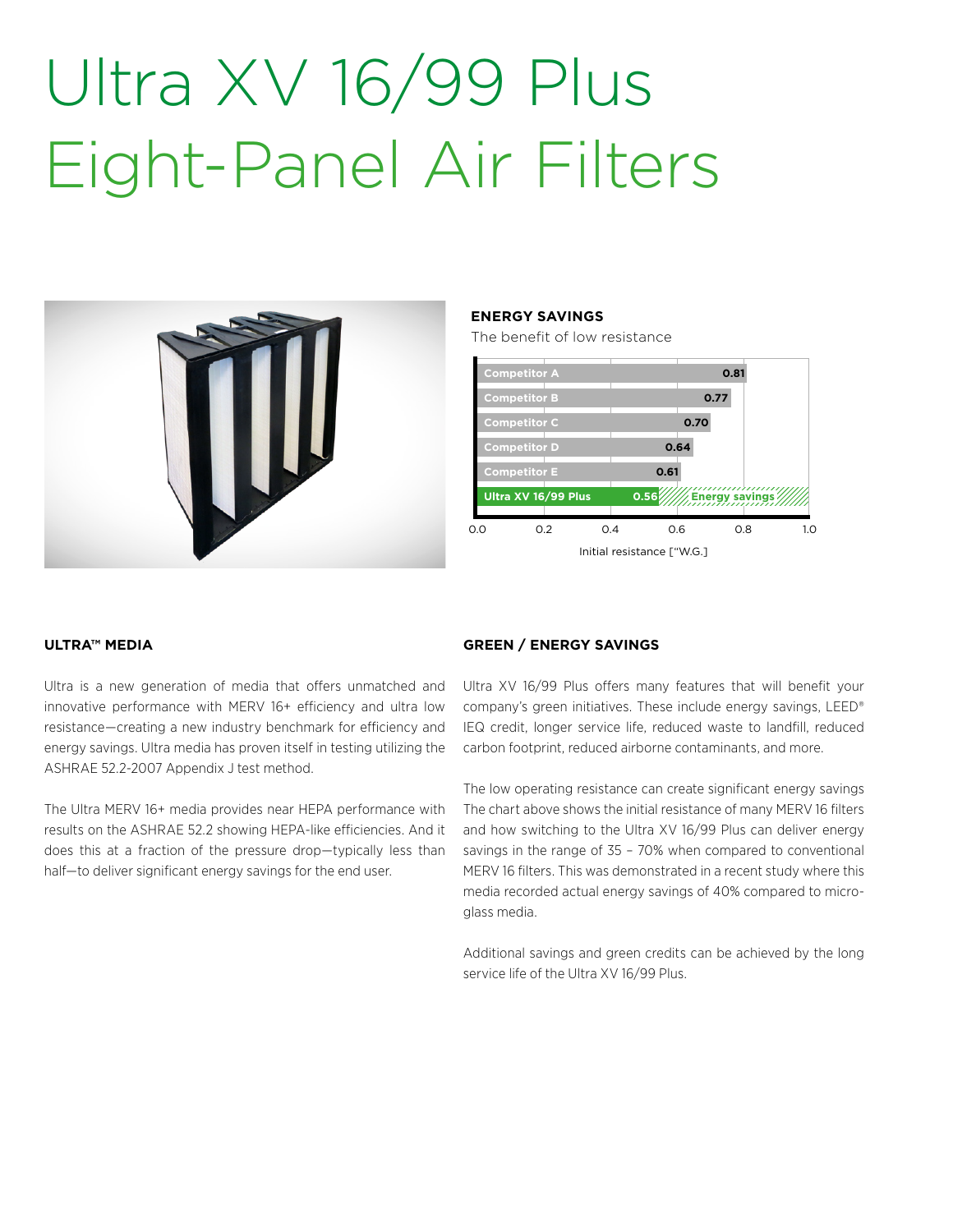### Ultra XV 16/99 Plus Superior Performance

#### **EFFICIENCY**

Tri-Dim's Ultra XV 16/99 Plus achieves a MERV 16+ efficiency when tested under the Appendix J of ASHRAE 52.2-2007. Ultra media's performance on critical particle sizes of 1 micron and 0.5 microns exceeds 99%, which makes it ideal for use in medical and other applications where a consistent level of filtration is demanded.

The chart below shows the initial efficiency on 0.3 micron particles of filters of similar efficiency (these are the same filters in the resistance chart on the previous page).

Efficiency performance can be best compared by looking at particle penetration—that is, the number of particles that make it through the air filter. If we assume there is an upstream challenge of 100,000 particles that are 0.3 micron in size, the competitive filters on this chart will let from

2,000 to 11,000 particles pass through the filter into the protected zone.

By comparison, the Ultra XV 16/99 Plus would only allow 600 particles to pass through the filter—meaning the reduction in particles from upgrading to the Ultra XV 16/99 Plus ranges from 70% to almost 95%. A small difference in the removal efficiency will have a huge impact on the number of airborne particles.

The main reason you are purchasing an air filter is to remove particulate, and with all the hype and spin it is easy to get distracted. The Ultra XV 16/99 Plus has all the features you are looking for, and it will remove particulate from the air.

The graph below shows the Ultra XV 16/99 Plus efficiency from the ASHRAE 52.2 Appendix J test.



### **MINIMUM EFFICIENCY**



Particle size [Microns] 0.35 0.62 1.15 1.90 3.50 6.25